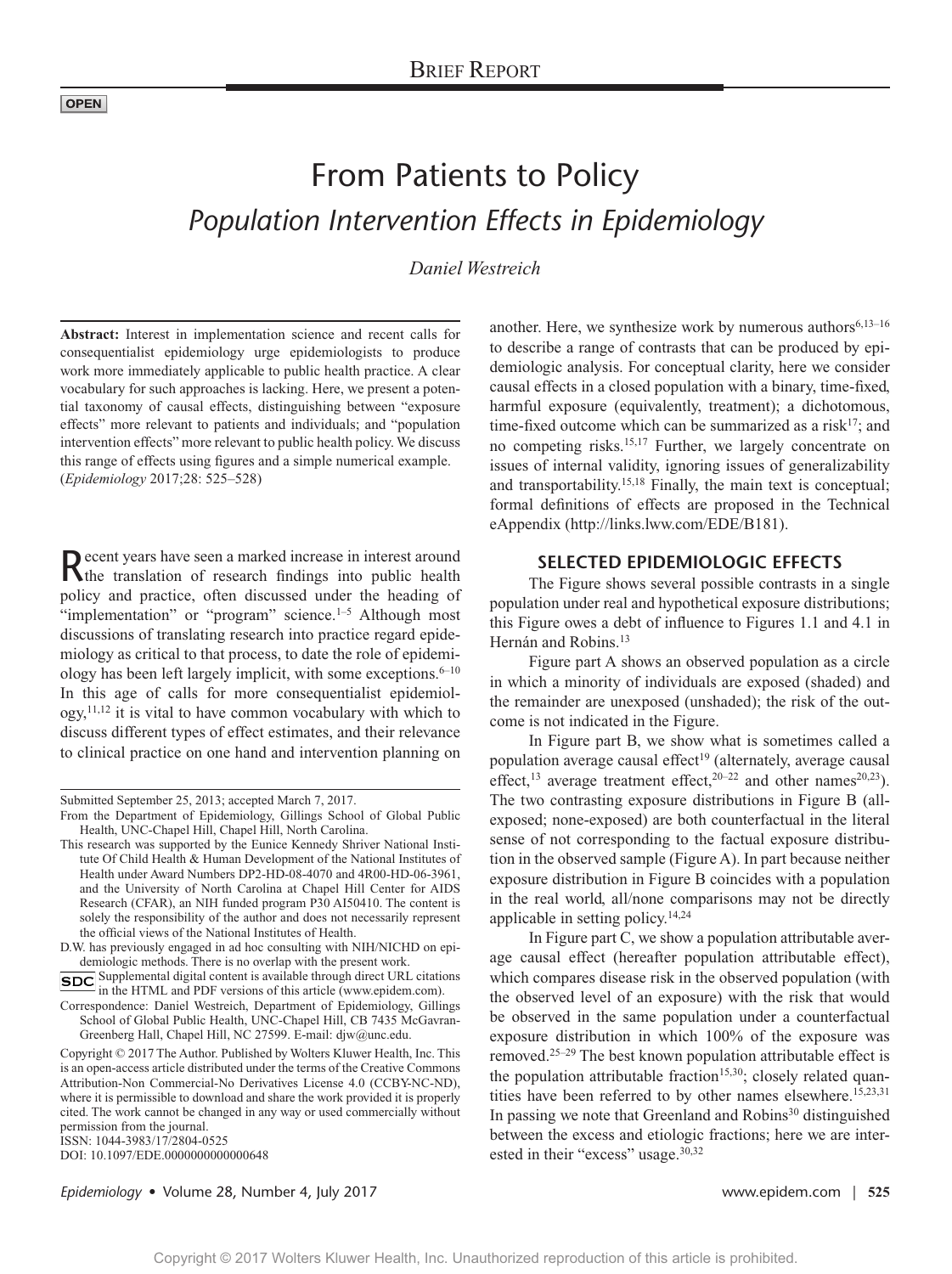

**FIGURE.** Several possible contrasts in real and hypothetic populations. A, An observed population, showing two levels of an exposure as shaded/unshaded. B, Population average causal effect, comparing "entirely exposed" and "entirely unexposed." C, Population attributable effect, comparing those observed to be exposed to a population in which no one was exposed. D, Generalized intervention effect, comparing those observed to be exposed to a population in which fewer individuals were exposed. E, Dynamic intervention effect, comparing those observed to be exposed to a population in which fewer individuals were exposed at different levels with heterogeneity by the value of an additional variable (above and below the dotted line). Broadly we refer to B as an "exposure effect," and C, D, and E as "population intervention effects."

In contrast to population average causal effects (Figure B), population attributable effects require only a single counterfactual exposure distribution, as one of the two groups being compared is the observed population (Figure part A). Population attributable effects may therefore be more readily applicable to questions of population interventions, which seek to alter the (observed, factual) exposure distribution of the world to improve population health.<sup>14</sup> Unlike the population average causal effect, however, population attributable effects depend on the population prevalence of the exposure,  $14$ which may be a particular consideration in transporting a population attributable effect to an external target population.<sup>14,15</sup>

The Figure (D) shows a generalized intervention average causal effect (hereafter, generalized intervention effect) which compares observed exposure distribution (again identical to the observed exposure in Figure part A) to a counterfactual in which there is less exposure. Because "no exposure" is a special case of "less exposure," the population attributable effect (Figure part C) is a special case of the generalized intervention effect (Figure part D). Generalized impact (or attributable) fractions were described by several authors $33-35$ in the 1980s; the estimation of the quantity in complex data was explored by Greenland and Drescher,<sup>36</sup> and can proceed either stochastically<sup>10,37</sup> or deterministically.<sup>33</sup>

A generalized intervention effect assumes that the intervention removes exposure with an equal probability among all participants (homogenously with respect to participant characteristics). This is frequently not true: an intervention may incidentally succeed at removing a harmful exposure at a higher rate in one group (e.g., younger people) than another (older people), or may be deliberately targeted at a higher-risk group. In such a situation, the dynamic intervention average causal effect (hereafter, dynamic intervention effect) may be useful: the dynamic intervention effect compares the observed exposure distribution (Figure part A) to a counterfactual in which there are fewer exposed participants, allowing for heterogeneity in amount of exposure removed by the intervention within covariate-defined subpopulations.10 Figure part E shows a dynamic intervention effect: heterogeneity in the study sample is shown with the dotted line, and different amounts of exposure are removed on each side of the line. In general, for a fixed percentage of exposure removed (e.g., 20%) and a fixed intervention the generalized and dynamic intervention effects can be expected to differ if (i) there is heterogeneity of the causal effect of the exposure on the outcome by some set of covariates *Z*, and (ii) the effectiveness of the intervention at removing the harmful exposure differs by *Z*, either by design or happenstance (see Numerical eAppendix; <http://links.lww.com/EDE/B182> for an example.) The generalized intervention effect can thus be thought of as a special case of the dynamic intervention effect, under at least one homogeneity assumption (or in which the set of covariates *Z* is empty). Similar methods and concepts under varying names have been described and

**526** | www.epidem.com *© 2017 Wolters Kluwer Health, Inc. All rights reserved.*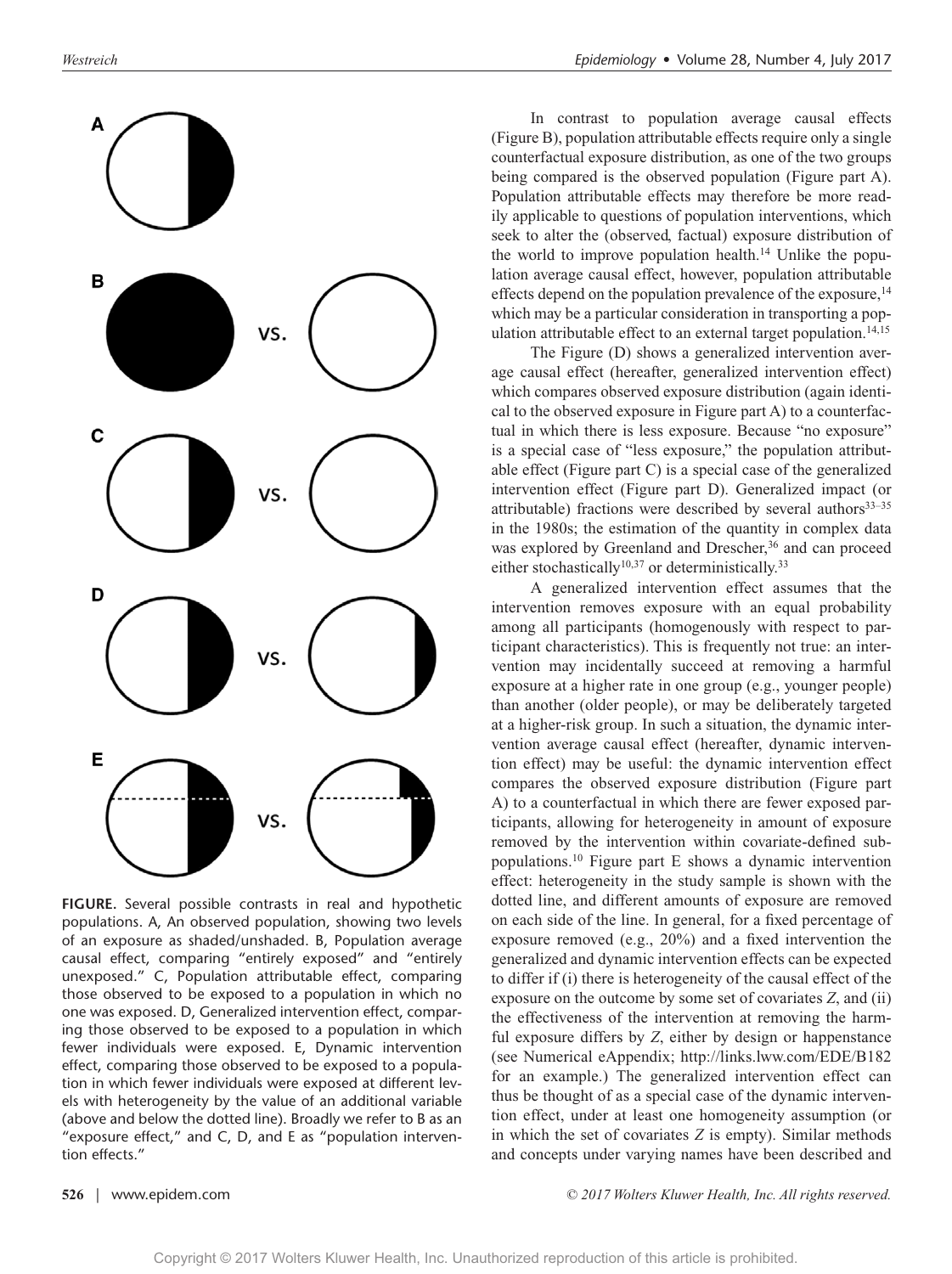applied elsewhere<sup>6–8,16,38,39</sup> (see Technical eAppendix; [http://](http://links.lww.com/EDE/B181) [links.lww.com/EDE/B181](http://links.lww.com/EDE/B181) for discussion).

### **REMARKS**

We remind the reader that for didactic purposes we are focusing on a binary, time-fixed, harmful exposure. With such an exposure, the population average causal effect (contrasting an entire population under all-exposed, all-unexposed conditions) is the default target of estimation in the bulk of the population health literature. Such a contrast was of primary interest to Neyman,<sup>40</sup> and is estimated by the vast majority of randomized trials.41,42 In particular, an intention-to-treat analysis of a randomized trial with a dichotomous exposure frequently estimates this contrast for treatment assignment, while compliance-corrected (or as-treated) analysis estimates this contrast for treatment received. Such "all/none" effects are typically what are estimated in observational analysis as well, using the default tools: standard regression approaches estimate covariate-conditional population average causal effects, while inverse probability weighting generally estimates marginal population average causal effects in a manner equivalent to total population standardization.<sup>43,44</sup>

The fact that population average causal effects are the result of a contrast in two counterfactual exposure distributions may mean that they have less immediate and direct applicability to questions of setting policy at the population level,<sup>14,22</sup> differing from measures which compare the factual exposure distribution with a counterfactual one. In broad terms, we therefore consider the population attributable, and generalized and dynamic intervention effects to be population intervention effects<sup>6,14</sup> (in that they are tied to potential interventions on real-world exposure distributions), while we might think of the population average causal effect as an exposure effect (in that it contrasts all-exposed to none-exposed). These designations have fuzzy boundaries, and may coincide in certain settings: a smoking cessation intervention (which naturally targets only smokers) is an intervention in a population with 100% exposure prevalence (and thus the population average causal effect might coincide with the population attributable effect). Such measures may also coincide in community randomized trials of realistic interventions that may be immediately deployed on a large scale. This fuzziness aside, population intervention effects, especially when explicitly tied to real-world interventions,<sup>15</sup> may better reflect real-world impacts than exposure effects; thus, population intervention effects may be of relatively higher utility to cost-effectiveness modelers and policy planners trying to understand how a particular intervention may affect total population health.

All contrasts discussed here will be interpretable as causal effects only under the usual causal identifiability assumptions or equivalents. A sufficient set includes exchangeability or conditional exchangeability<sup>44</sup> with positivity,<sup>45</sup> no versions of treatment or treatment variation irrelevance<sup>46</sup> or an alternative, <sup>47</sup> and correct model specification including attention to dependent happenings.<sup>48</sup> The interpretation of population intervention effects as causal may require additional assumptions (or refinements in thinking about those assumptions). One key issue is the correct modeling of all consequences of an intervention, including (critically) assumptions about size of the population at risk (15 and 49 (p. 297)). Careful articulation of identifiability conditions for population intervention effects is a subject for future work, as are discussions of methods for estimation of such effects (although interested readers should see 10,25,29).

Here we have reviewed two broad categories (and several subtypes) of epidemiologic effect estimates: exposure effects and population intervention effects. While there is room for refinement, improvement, and expansion of this categorization, we believe that this vocabulary will help clarify discussions of causal effect estimation in epidemiology. This work may also help answer recent calls to focus on more "consequentialist" epidemiology,<sup>50</sup> which looks beyond individual causes of disease to interventions which improve population health, building bridges from exposures to population interventions, and thereby from patients to policy.

#### **ACKNOWLEDGMENTS**

*We thank Michael G. Hudgens, Jessie K. Edwards, and Stephen R. Cole for their comments on drafts of this study, and Charles Poole and Jennifer Ahern for discussions of many of these concepts.*

#### **REFERENCES**

- 1. Galea S. Values, compelling ideas, the pace of science, and the implementation of evidence-based policy. *Addiction*. 2013;108:847–848.
- 2. Solomon SS, Lucas GM, Celentano DD, Sifakis F, Mehta SH. Beyond surveillance: a role for respondent-driven sampling in implementation science. *Am J Epidemiol*. 2013;178:260–267.
- 3. Schackman BR. Implementation science for the prevention and treatment of HIV/AIDS. *J Acquir Immune Defic Syndr*. 2010;55(suppl 1):S27–S31.
- 4. Cazap E, Distelhorst SR, Anderson BO. Implementation science and breast cancer control: a Breast Health Global Initiative (BHGI) perspective from the 2010 Global Summit. *Breast.* 2011; 20(suppl 2):S1–2.
- 5. Aral SO, Blanchard JF. The Program Science initiative: improving the planning, implementation and evaluation of HIV/STI prevention programs. *Sex Transm Infect*. 2012;88:157–159.
- 6. Hubbard AE, Laan MJ. Population intervention models in causal inference. *Biometrika*. 2008;95:35–47.
- 7. Ahern J, Hubbard A, Galea S. Estimating the effects of potential public health interventions on population disease burden: a step-by-step illustration of causal inference methods. *Am J Epidemiol*. 2009;169: 1140–1147.
- 8. Taubman SL, Robins JM, Mittleman MA, Hernán MA. Intervening on risk factors for coronary heart disease: an application of the parametric g-formula. *Int J Epidemiol*. 2009;38:1599–1611.
- 9. Khoury MJ, Gwinn M, Ioannidis JP. The emergence of translational epidemiology: from scientific discovery to population health impact. *Am J Epidemiol*. 2010;172:517–524.
- 10. Westreich D. From exposures to population interventions: pregnancy and response to HIV therapy. *Am J Epidemiol*. 2014;179:797–806.
- 11. Galea S. An argument for a consequentialist epidemiology. *Am J Epidemiol*. 2013;178:1185–1191.
- 12. Cates W Jr. Invited commentary: consequential(ist) epidemiology: let's seize the day. *Am J Epidemiol*. 2013;178:1192–1194.
- 13. Hernán MA, Robins J. Causal inference. 2013. Available at: [http://www.](http://www.hsph.harvard.edu/miguel-hernan/causal-inference-book/) [hsph.harvard.edu/miguel-hernan/causal-inference-book/.](http://www.hsph.harvard.edu/miguel-hernan/causal-inference-book/) Accessed April 5, 2017.

*© 2017 Wolters Kluwer Health, Inc. All rights reserved.* www.epidem.com | **527**